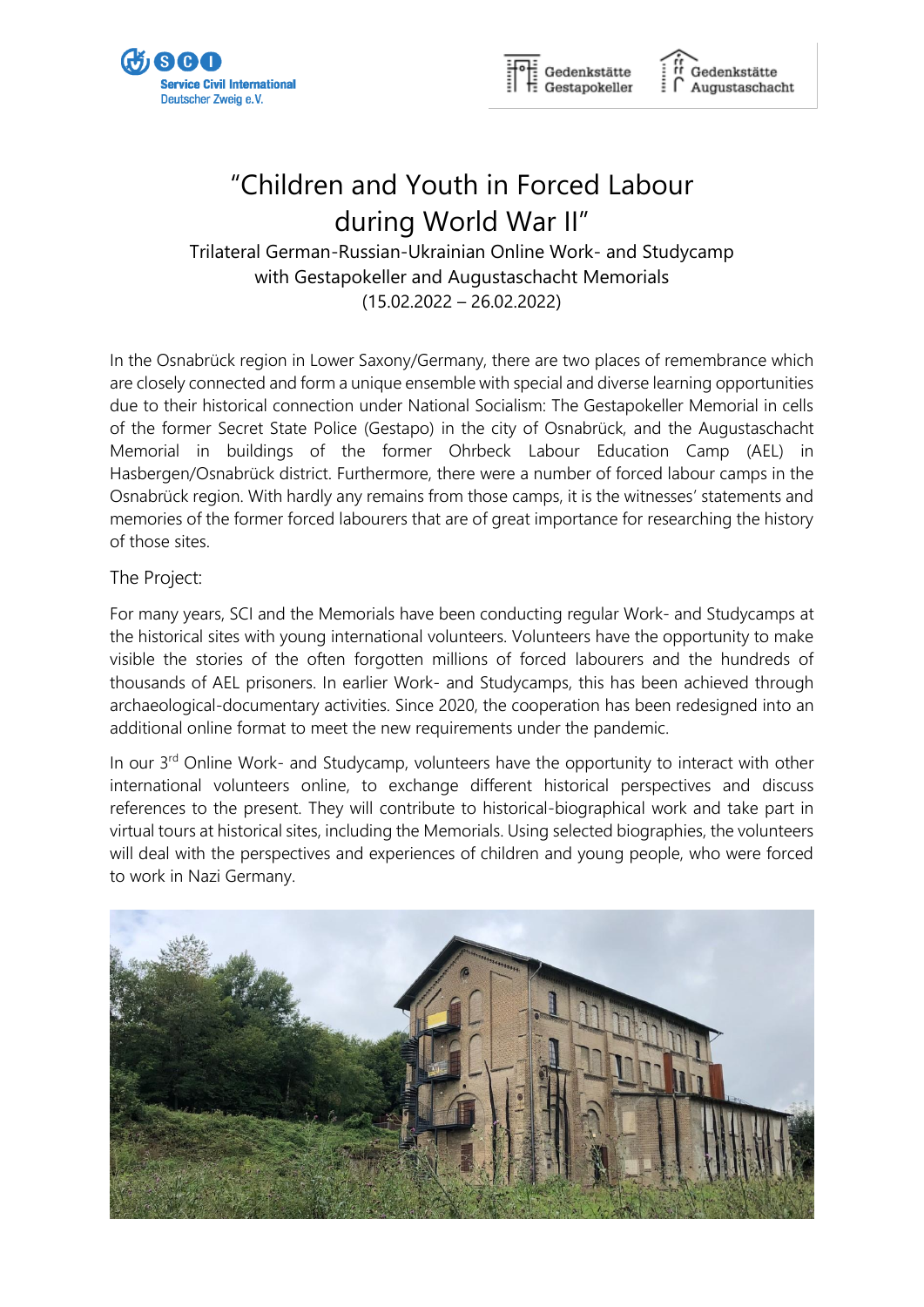



Gedenkstätte Augustaschacht

## Historical Background:

Until the end of WWII, over 30.000 forced labourers worked in the Osnabrück region and had to live in more than 500 forced labour camps. More than one third was from Ukraine, Belarus and Russia. They were monitored by the Gestapo. In case forced labourers attempted to flee, or their work performance was considered 'insufficient', forced labourers were sent to labour education camps – male workers to AEL Ohrbeck and female workers to AEL Ahaus. There they were forced to work under even worse conditions and systematically poor care. Many lost their lives in Gestapo custody. Their punishment served as a deterrent for other forced labourers. Further research is to be done on the fate of children forced labourers in the Osnabrück region.

### Volunteers' tasks:

The volunteers work together online to prepare the story of young forced labourers in the Osnabrück region. They each transcribe text fragments of a biographical interview with former forced labourers, help with translations where possible, put the fragments together, put them in relation with historical context which they researched, and thus jointly trace the biography of this person in order to preserve it for the future. The joint project of the volunteers will be included in the memorial's exhibition and thus serve further documentary and educational purposes.

### Structure of the project:

The Online Work- and Studycamp takes place between 15.-26.02.2022. Volunteers meet in virtual spaces on a regular basis, between 5pm and 8pm (UTC+1) each Tuesday, Wednesday, Thursday and Saturday. An Online Work- and Studycamp puts emphasis on community and a strong cohesiveness of the group in addition to joint volunteer work and historical learning. Through such international encounters, SCI has made an important contribution to understanding and peace work during the last 101 years. For this reason, there will be an extensive group-finding phase at the beginning of the project (Tue 15.02. – Wed 16.02.) to get to know each other, clarify expectations, wishes and suggestions, gather individual knowledge and create a sense of community.

During the course of the project, the group will take part in online workshops on the topic, exchange information about the work and discuss and reflect on perspectives on the children's biographies and the volunteers' own references to them. There will be optional consultations with members of the team for specific questions, provision of technical support, etc. Volunteers are very welcome to share their own expertise and ideas with the rest of the group.

In addition to the meetings within the group, the volunteers work individually or in small teams on transcription, translation or research tasks according to their individual abilities.

Furthermore, the volunteers have the opportunity to take part and to contribute to an optional accompanying program. We encourage everyone to bring in own creative ideas for group activities.

#### Requirements:

- Equipment with tablet/computer and/or smartphone with a camera;
- stable internet connection;
- willingness to participate reliably for the entire duration (12 days, including 8 fixed dates for group meetings);